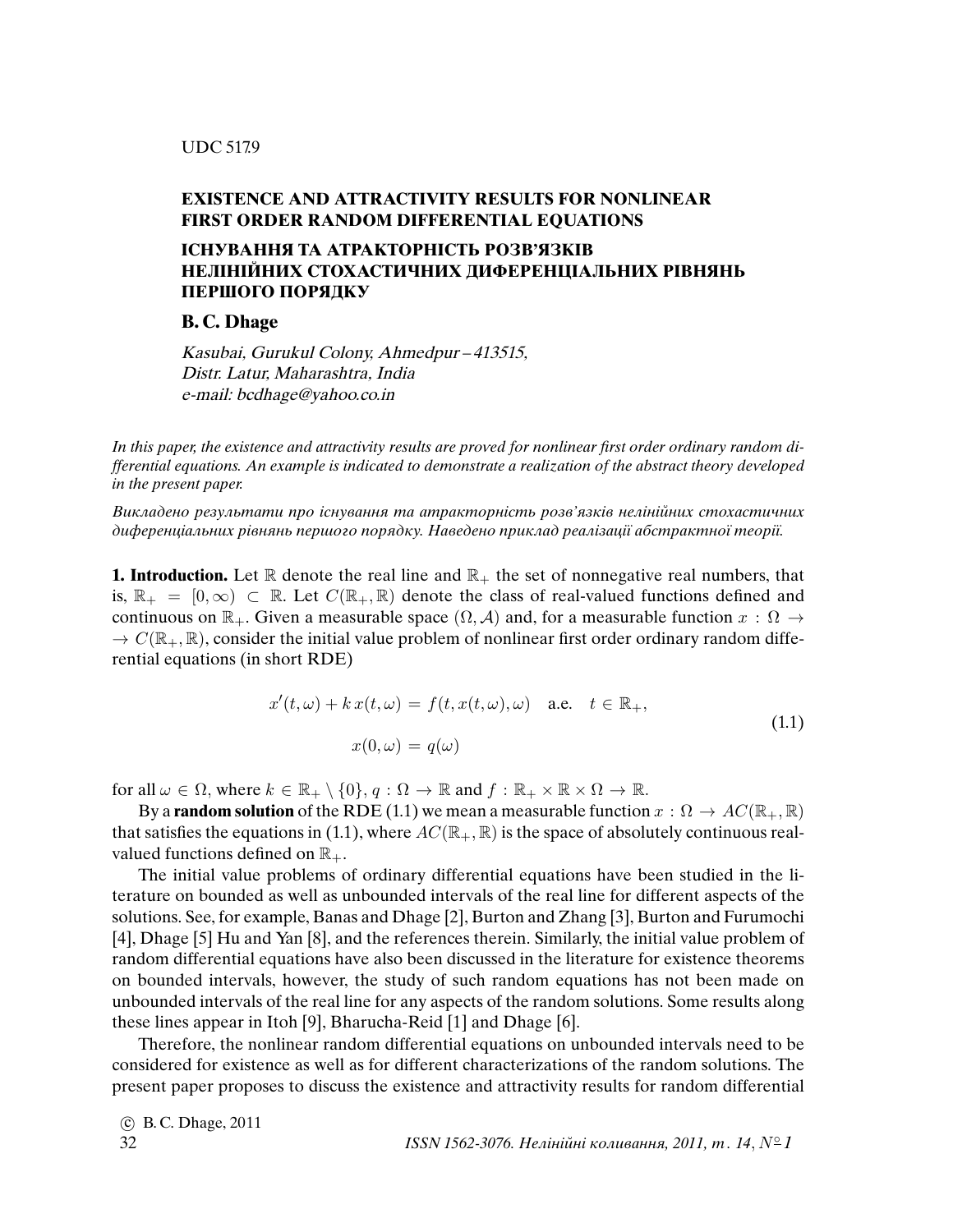equations (1.1) on the right half  $\mathbb{R}_+$  of the real line  $\mathbb{R}$ . The random fixed point theory, in particular, a random version of Schauder's fixed point theorem will be employed to prove the main result of this paper. Our results generalize the stability results of Burton and Furumochi [4] in some sense and we claim that the results of this paper are new to the literature on random differential equations.

**2. Auxiliary results.** Let E denote a Banach space with the norm  $\|\cdot\|$  and let  $Q : E \to E$ . Then Q is called **compact** if  $Q(E)$  is a relatively compact subset of E. Q is called **totally bounded** if Q(B) is totally bounded subset of E for any bounded subset B of E. Q is called **completely continuous** if it is continuous and totally bounded on E. Note that every compact operator is totally bounded, but the the converse may not be true. However, both the notions coincide on bounded sets in the Banach space E.

We further assume that the Banach space  $E$  is separable, i.e.,  $E$  has a countable dense subset and let  $\beta_E$  be the  $\sigma$ -algebra of Borel subsets of E. We say a mapping  $x : \Omega \to E$  is measurable if for any  $B \in \beta_E$ ,

$$
x^{-1}(B) = \{ \omega \in \Omega \mid x(\omega) \in B \} \in \mathcal{A}.
$$

Note that a continuous map f from a Banach space  $E$  into itself is measurable, but the converse may not be true. Let  $Q : \Omega \times E \to E$  be a mapping. Then Q is called a random operator if  $Q(\omega, x)$  is measurable in  $\omega$  for all  $x \in E$  and it is expressed as  $Q(\omega)x = Q(\omega, x)$ . In this case we also say that  $Q(\omega)$  is a random operator on E. A random operator  $Q(\omega)$  on E is called continuous (resp. compact, totally bounded and completely continuous) if  $Q(\omega, x)$  is continuous (resp. compact, totally bounded and completely continuous) in x for all  $\omega \in \Omega$ . Details completely continuous random operators on Banach spaces appear in Itoh [9]. We employ the following random fixed point theorem in proving the main result of this paper.

**Theorem 2.1** [9]. Let X be a non-empty, closed convex bounded subset of a separable Banach space E and let  $Q : \Omega \times X \to X$  be a compact and continuous random operator. Then the random equation  $Q(\omega)x = x$  has a random solution, i.e., there is a measurable function  $\xi : \Omega \to X$  such that  $Q(\omega)\xi(\omega) = \xi(\omega)$  for all  $\omega \in \Omega$ .

The following theorem is often times used in the study of nonlinear discontinuous random differential equations. We also need this result in the subsequent part of this paper.

**Theorem 2.2** (Caratheodory). Let  $Q : \Omega \times E \rightarrow E$  be a mapping such that  $Q(\cdot, x)$  is measurable for all  $x \in E$  and  $Q(\omega, \cdot)$  is continuous for all  $\omega \in \Omega$ . Then the map  $(\omega, x) \mapsto Q(\omega, x)$ is jointly measurable.

**3. Characterizations of random solutions.** We seek the random solutions of RDE (1.1) in the Banach space  $BC(\mathbb{R}_+, \mathbb{R})$  of real-valued functions defined, continuous and bounded on  $\mathbb{R}_+$ . We equip the space  $BC(\mathbb{R}_+, \mathbb{R})$  with the supremum norm  $\|\cdot\|$  defined by

$$
||x|| = \sup_{t \in \mathbb{R}_+} |x(t)|.
$$

It is known that the Banach space  $BC(\mathbb{R}_+, \mathbb{R})$  is separable. By  $L^1(\mathbb{R}_+, \mathbb{R})$  we denote the space of Lebesgue measurable real-valued functions defined on  $\mathbb{R}_+$ . By  $\|\cdot\|_{L^1}$  we denote the usual norm in  $L^1(\mathbb{R}_+, \mathbb{R})$  defined by

$$
||x||_{L^1} = \int_{0}^{\infty} |x(t)| dt.
$$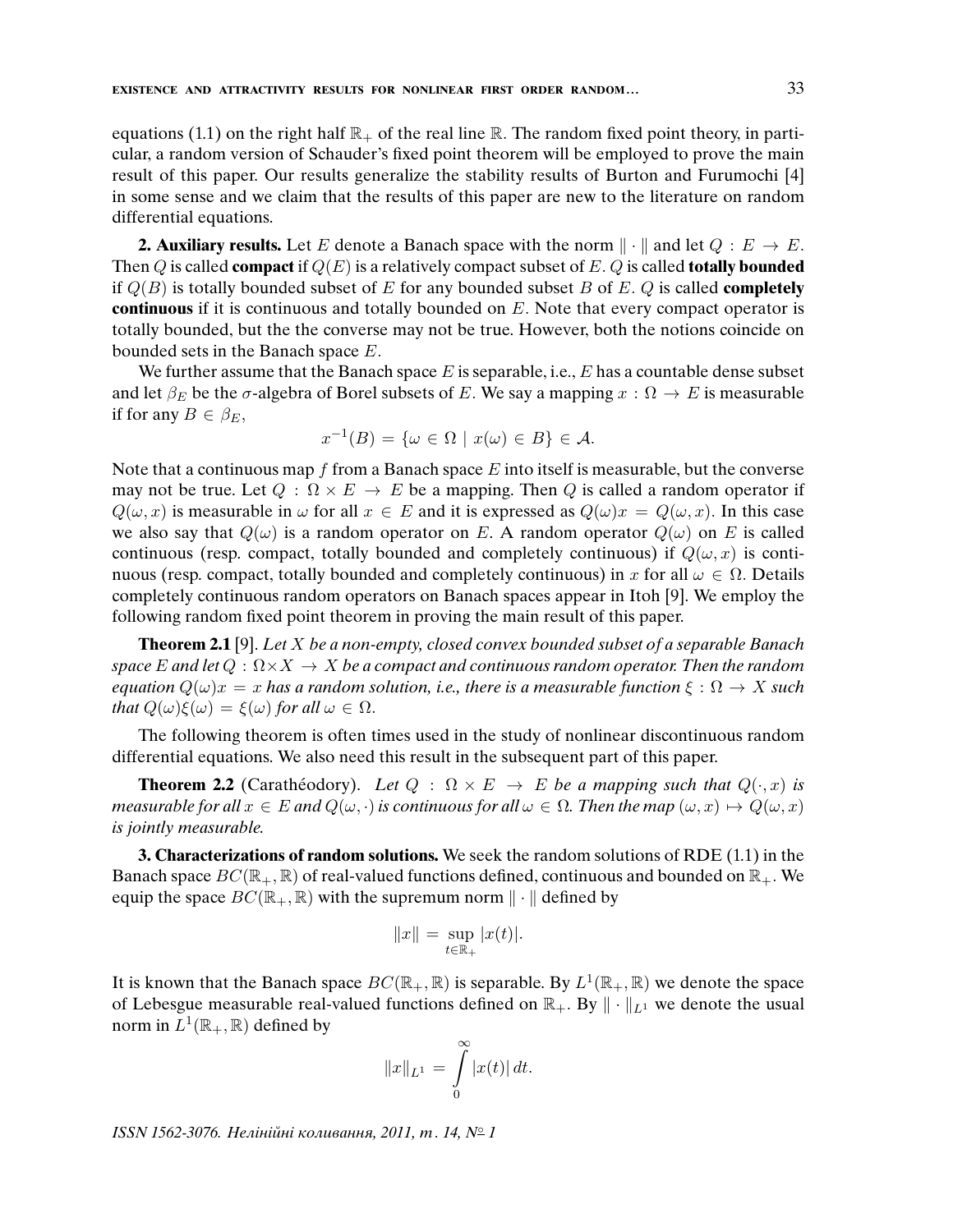In order to introduce the further concepts used in this paper, let us denote  $E = BC(\mathbb{R}_+, \mathbb{R})$  and let S be a non-empty subset of E. Let  $Q : \Omega \times E \to E$  be a mapping and consider the following random equation:

$$
Q(\omega) x(t, \omega) = x(t, \omega) \tag{3.1}
$$

for  $t \in \mathbb{R}_+$  and  $\omega \in \Omega$ . A measurable function  $x : \Omega \to E$  is called a random solution of the random equation (3.1) if it satisfies (3.1) on  $\mathbb{R}_+$ . Below we give different characterizations of the random solutions for the random equation (3.1) on  $\mathbb{R}_+$ .

**Definition 3.1.** We say that random solutions of the random equation (3.1) are locally attractive on  $\mathbb{R}_+$  if there exists a closed ball  $\overline{\mathcal{B}}_r(x_0)$  in the space  $BC(\mathbb{R}_+, \mathbb{R})$  for some  $x_0 \in BC(\mathbb{R}_+, \mathbb{R})$ and for some real number  $r > 0$ , such that for arbitrary random solutions  $x = x(t, \omega)$  and  $y = y(t, \omega)$  of the random equation (3.1) belonging to  $\overline{\mathcal{B}}_r(x_0) \cap S$  we have that

$$
\lim_{t \to \infty} (x(t,\omega) - y(t,\omega)) = 0 \tag{3.2}
$$

for all  $\omega \in \Omega$ , where S is a non-empty subset of  $BC(\mathbb{R}_+, \mathbb{R})$ . In this case when the limit (3.2) is uniform with respect to the set  $\overline{\mathcal{B}}_r(x_0) \cap S$ , that is, when for each  $\varepsilon > 0$  there exists a  $T > 0$  such that for all  $t \geq T$ ,

$$
|x(t,\omega) - y(t,\omega)| \le \varepsilon \tag{3.3}
$$

for all  $\omega \in \Omega$  and for all  $x, y \in \overline{\mathcal{B}}_r(x_0) \cap S$  being the random solutions of (3.1), we will say that the random solutions are uniformly locally attractive on  $\mathbb{R}_+$ .

**Definition 3.2.** We say that random solutions of the random equation (3.1) are globally attractive on  $\mathbb{R}_+$  if for arbitrary random solutions  $x = x(t, \omega)$  and  $y = y(t, \omega)$  of the random equation (3.1) belonging to S the condition (3.2) is satis*fi*ed. In the case when (3.2) is satis*fi*ed uniformly with respect to the set S in E, that is, for  $\varepsilon > 0$  there exists a  $T > 0$  such that  $t \geq T$ , the inequality (3.3) holds for all  $x, y \in S$  being the random solutions for the random equation (3.1), we will say that the random solutions of the random equation (3.1) are uniformly globally attractive on  $\mathbb{R}_{+}$ .

**Definition 3.3.** Let  $c \in \mathbb{R}$  be fixed. A line  $y(t, \omega) = c$  for all  $t \in \mathbb{R}_+$  and  $\omega \in \Omega$ , is called an attractor for the random solution  $x : \Omega \to E$  to the random equation (3.1) if  $\lim_{t\to\infty} [x(t,\omega) -c$  = 0 for all  $\omega \in \Omega$ . In this case, the random solution x to the random equation (3.1) is called asymptotic to the line  $y = c$  and the line is called an asymptote for the random solution x on  $\mathbb{R}_+$ .

**Definition 3.4.** The random solutions for the random equation (3.1) are said to be locally asymptotically attractive if there exists an a closed ball  $\mathcal{B}_r(x_0)$  in E for some  $x_0 \in E$  and for some real number  $r > 0$  such that for any two random solutions  $x = x(t, \omega)$  and  $y = y(t, \omega)$  to the random equation (3.1) belonging to  $\overline{\mathcal{B}}_r(x_0) \cap S$ , there is a line which is a common attractor to them on  $\mathbb{R}_+$ . When x and y are uniformly locally attractive and there is a line as a common attractor, we will say that the random solutions of the random equation (3.1) are uniformly locally attractive on  $\mathbb{R}_+$ .

**Definition 3.5.** The random solutions for the random equation (3.1) are said to be globally asymptotically attractive if for any two globally attractive solutions x and y of  $(3.1)$  there is a line which is a common attractor to them on  $\mathbb{R}_+$ . Furthermore, if the random solutions for the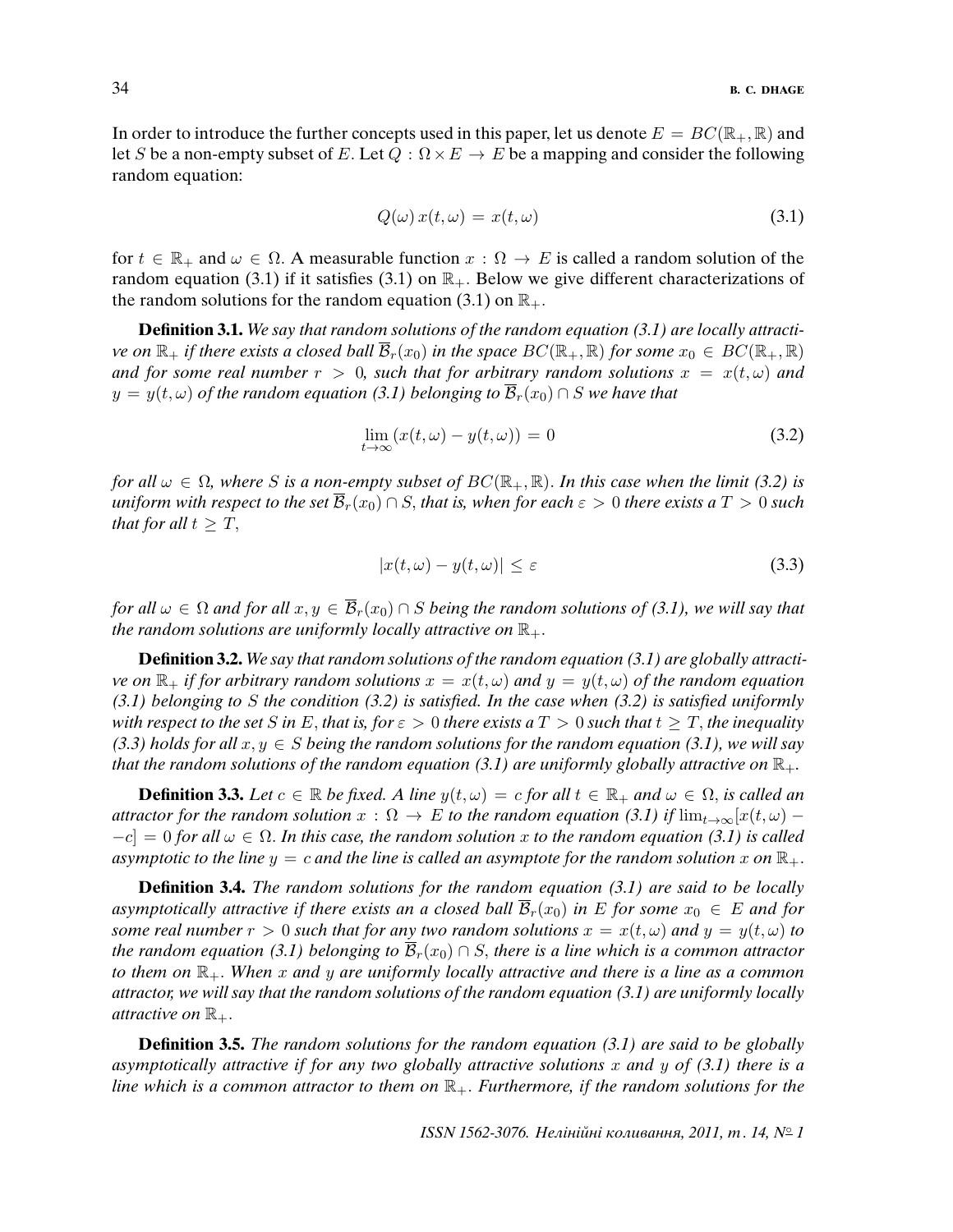random equation (3.1) are uniformly globally attractive, then they are called uniformly globally asymptotically attractive on  $\mathbb{R}_+$ .

We note that the global attractivity and global asymptotic attractivity implies respectively the local attractivity and local asymptotic attractivity of the random solutions. The same is also true for uniformly globally attractivity and uniformly globally asymptotic attractivity of the random solutions for the random equation (3.1). However, the reverse implication may not hold.

**4. Attractivity results.** We need the following definition in the sequel.

**Definition 4.1.** A function  $f : \mathbb{R}_+ \times \mathbb{R} \times \Omega \to \mathbb{R}$  is called random Carathéodory if (i) the map  $\omega \mapsto f(t, x, \omega)$  is measurable for all  $t \in \mathbb{R}_+$  and  $x \in \mathbb{R}$ ; (ii) the map  $(t, x) \mapsto f(t, x, \omega)$  is jointly continuous for all  $\omega \in \Omega$ . We consider the the following set of hypotheses in what follows. (H<sub>1</sub>) The function  $q : \Omega \to \mathbb{R}$  is measurable and bounded. Moreover,

$$
\operatorname{ess} \sup_{\omega \in \Omega} |q(\omega)| = c_1
$$

for some real number  $c_1 > 0$ .

 $(H_2)$  The function  $f(t, x, \omega)$  is random Caratheodory.

(H<sub>3</sub>) There exists a continuous function  $h : \mathbb{R}_+ \to \mathbb{R}_+$  such that

$$
|f(t, x, \omega)| \le h(t) \quad \text{a.e.} \quad t \in \mathbb{R}_+
$$

for all  $\omega \in \Omega$  and  $x \in \mathbb{R}$ . Moreover,

$$
\lim_{t \to \infty} e^{-kt} \int_{0}^{t} e^{ks} h(s) ds = 0.
$$

**Remark 4.1.** If the hypothesis (H<sub>3</sub>) holds, then the function  $w : \mathbb{R}_+ \to \mathbb{R}_+$  defined by  $w(t) = e^{-kt} \int_0^t$ 0  $e^{ks}h(s)$  ds is continuous and the number

$$
W = \sup_{t \ge 0} w(t) = \sup_{t \ge 0} e^{-kt} \int_{0}^{t} e^{ks} h(s) ds
$$

exists. Hypothesis  $(H_3)$  has been considered in a number of papers in the literature. See for example, Banas and Dhage [2], Burton and Furrumochi [4] and the references therein.

Our main result is the following theorem.

**Theorem 4.1.** Assume that the hypotheses  $(H_1)$  through  $(H_3)$  hold. Then the RDE (1.1) admits a random solution. Moreover, random solutions are uniformly globally asymptotically attractive to the zero random solution on  $\mathbb{R}_+$ .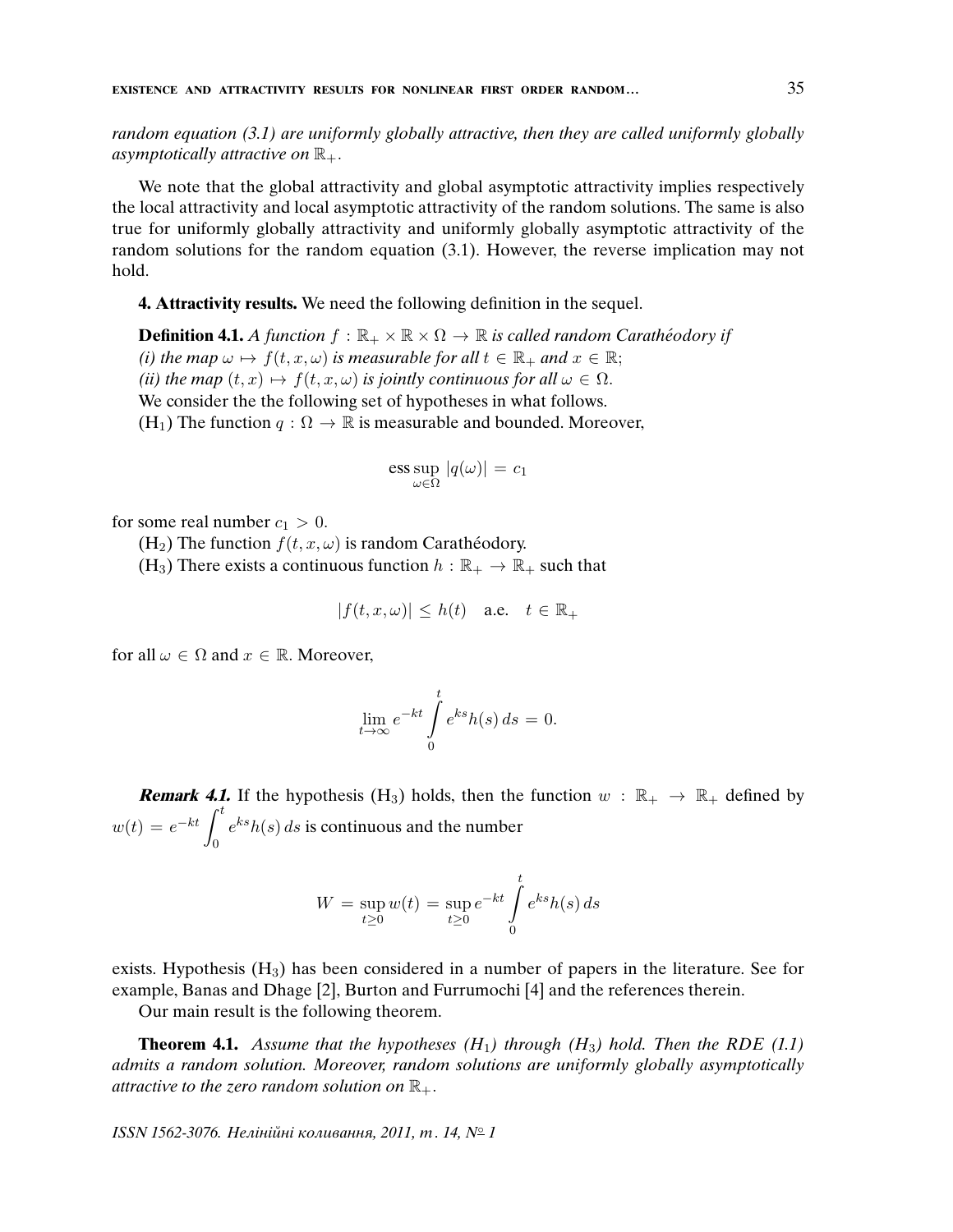*Proof.* Now RDE (1.1) is equivalent to the random equation

$$
x(t,\omega) = q(\omega)e^{-kt} + e^{-kt} \int_{0}^{t} e^{ks} f(s, x(s, \omega), \omega) ds
$$
 (4.1)

for all  $t \in \mathbb{R}_+$  and  $\omega \in \Omega$ .

Set  $E = BC(\mathbb{R}_+, \mathbb{R})$  and, for every function  $\omega \mapsto x(\omega) \in E$ , define a mapping Q on  $\Omega \times E$ by

$$
Q(\omega)x(t,\omega) = q(\omega)e^{-kt} + e^{-kt} \int_{0}^{t} e^{ks} f(s, x(s, \omega)\omega) ds
$$
\n(4.2)

for all  $t \in \mathbb{R}_+$  and  $\omega \in \Omega$ . For the sake of convenience, we write  $Q(\omega)x(t, \omega) = Q(\omega)x(t)$  for omitting the double appearance of  $\omega$  and we merge it into  $Q(\omega)$ .

Clearly, Q defines a mapping  $Q : \Omega \times E \to E$ . To see this, let  $x \in E$  be arbitrary. Then for each  $\omega \in \Omega$ , the continuity of the map  $t \mapsto Q(\omega)x(t)$  follows from the fact that the exponential  $e^{-kt}$  and the indefinite integral  $\int_0^t f(s, x(s, \omega), \omega) ds$  are continuous functions of t on  $\mathbb{R}_+$ . Next, we show that the function  $Q(\omega)x : \mathbb{R}_+ \to \mathbb{R}$  is bounded for each  $\omega \in \Omega$ . Now by hypotheses  $(H_1)$  and  $(H_2)$ ,

$$
|Q(\omega)x(t)| \le |q(\omega)|e^{-kt} + e^{-kt} \int_{0}^{t} e^{ks} |f(s, x(s, \omega), \omega)| ds \le
$$
  

$$
\le c_1 e^{-kt} + e^{-kt} \int_{0}^{t} e^{ks} h(s) ds \le c_1 + W
$$
 (4.3)

for all  $\omega \in \Omega$ . As a result,  $Q : \Omega \times E \to E$ .

Define a closed ball  $\overline{B}_r(0)$  in the Banach space E centered at the origin of radius  $r = c_1 + W$ . From (4.3),

$$
||Q(\omega)x|| \leq c_1 + W
$$

for all  $\omega \in \Omega$  and  $x \in E$ . Hence  $Q : \Omega \times E \to \overline{\mathcal{B}}_r(0)$ , and in particular, Q defines a map  $Q: \Omega \times \overline{B}_r(0) \to \overline{B}_r(0)$ . Now we show that Q satisfies all the conditions of Theorem 2.1 with  $X = \mathcal{B}_r(0).$ 

First we show that Q is a random operator on  $\Omega \times \overline{B}_r(0)$ . By hypothesis (H<sub>2</sub>), the map  $\omega \mapsto f(t, x, \omega)$  is measurable by the Caratheodory theorem. Since a continuous function is measurable, the map  $t \mapsto e^{kt}$  is measurable and so the product  $e^{kt}f(t, x(t, \omega), \omega)$  is measurable in  $\omega$  for all  $t \in \mathbb{R}_+$  and  $x \in \mathbb{R}$ . Since the integral is a limit of the finite sum of measurable functions, we have that the function  $\omega \mapsto \int^t$ 0  $e^{ks} f(s, x(s, \omega), \omega) ds$  is measurable. Similarly, the mapping

$$
\omega \mapsto q(\omega) e^{-kt} + e^{kt} \int_{0}^{t} e^{ks} f(s, x(s, \omega), \omega) ds
$$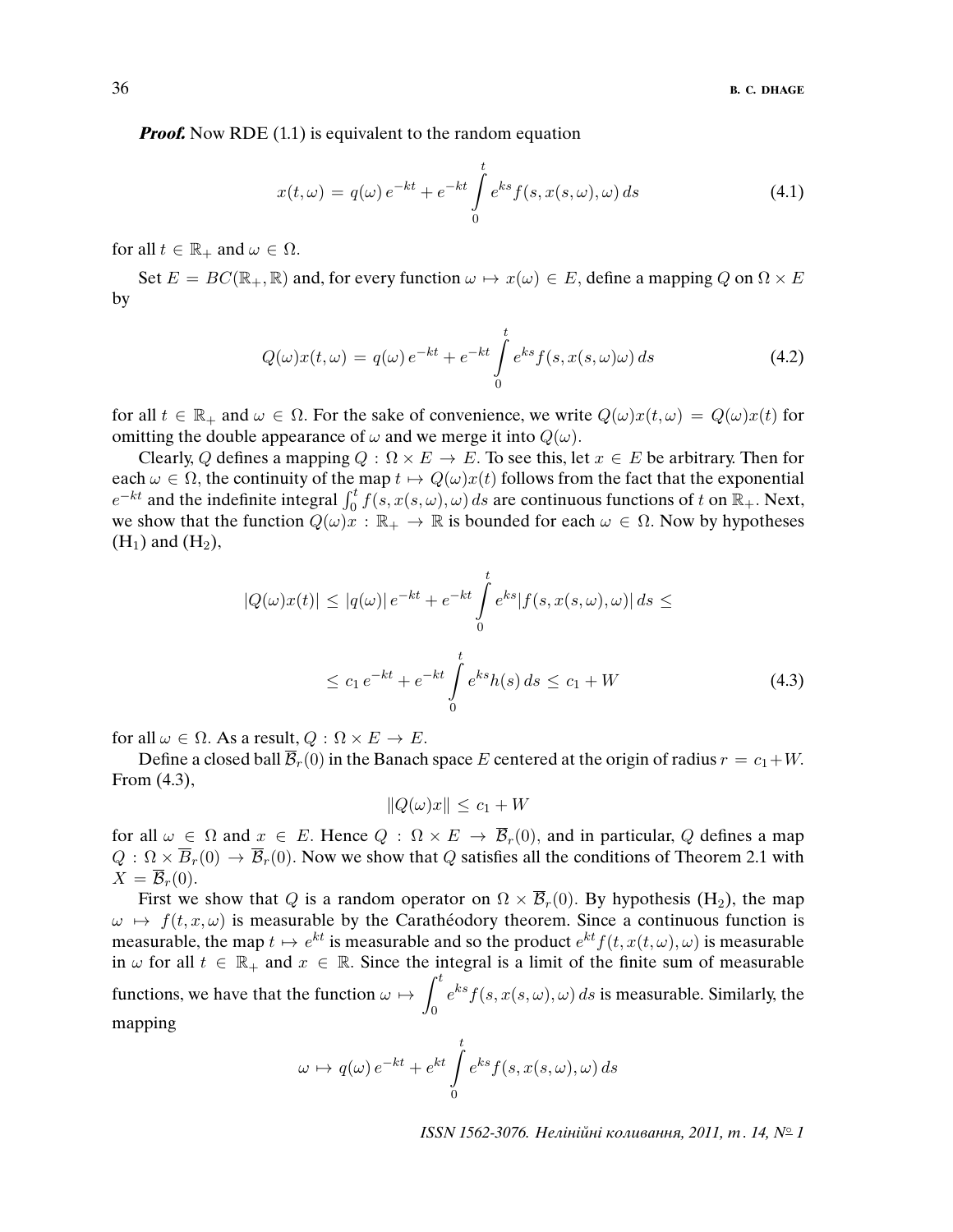is measurable for all  $t \in \mathbb{R}_+$ . Consequently, the map  $\omega \mapsto Q(\omega)x$  is measurable for all  $x \in E$ and that Q is a random operator on  $\Omega \times \overline{\mathcal{B}}_r(0)$ .

Secondly, we show that random operator  $Q(\omega)$  is continuous on  $\overline{\mathcal{B}}_r(0)$ . Let  $\omega \in \Omega$  be fixed. Since  $\lim_{t\to\infty} w(t) = \lim_{t\to\infty} e^{-kt} \int_0^t$ 0  $e^{ks}h(s) ds = 0$ , there is a real number  $T > 0$  such that  $w(t) < \frac{\varepsilon}{4}$  $\frac{3}{4}$  for all  $t \geq T$ . We show continuity of the random operator  $Q(\omega)$  in the following two cases:

**Case I:** Let  $t \in [0, T]$  and let  $\{x_n\}$  be a sequence of points in  $\overline{\mathcal{B}}_r(0)$  such that  $x_n \to x$  as  $n \to \infty$ . Then, by the dominated convergence theorem,

$$
\lim_{n \to \infty} Q(\omega) x_n(t) = \lim_{n \to \infty} \left( q(\omega) e^{-kt} + e^{-kt} \int_0^t e^{ks} f(s, x_n(s, \omega), \omega) ds \right) =
$$
\n
$$
= q(\omega) e^{-kt} + \lim_{n \to \infty} \left( e^{-kt} \int_0^t e^{ks} f(s, x_n(s, \omega), \omega) ds \right) =
$$
\n
$$
= q(\omega) e^{-kt} + \left( e^{-kt} \int_0^t \lim_{n \to \infty} \left[ e^{ks} f(s, x_n(s, \omega), \omega) \right] ds \right) =
$$
\n
$$
= q(\omega) e^{-kt} + e^{-kt} \int_0^t e^{ks} f(s, x(s, \omega), \omega) ds = Q(\omega) x(t)
$$

for all  $t \in [0, T]$  and for each fixed  $\omega \in \Omega$ .

*Case II:* Suppose that  $t \geq T$ . Then we have

$$
|Q(\omega)x_n(t) - Q(\omega)x(t)| = \left| e^{-kt} \int_0^t e^{ks} f(s, x_n(s, \omega), \omega) ds - e^{-kt} \int_0^t e^{ks} f(s, x(s, \omega), \omega) ds \right| \le
$$
  

$$
\le \left| e^{-kt} \int_0^t e^{ks} f(s, x_n(s, \omega), \omega) ds \right| + \left| e^{-kt} \int_0^t e^{ks} f(s, x(s, \omega), \omega) ds \right| \le 2w(t) < \varepsilon
$$

for all  $t \geq T$  and for each fixed  $\omega \in \Omega$ . Since  $\varepsilon$  is arbitrary, one has  $\lim_{n\to\infty} Q(\omega) x_n(t) =$  $= Q(\omega)x(t)$  for all  $t \geq T$  and  $\omega \in \Omega$ . Now combining the Case I with Case II, we conclude that  $Q(\omega)$  is a pointwise continuous random operator on  $\mathcal{B}_r(0)$  into itself. Further, it is shown below that the family of functions  $\{Q(\omega)x_n\}$  is an equicontinuous set in E for a fixed  $\omega \in \Omega$ . Hence, the above convergence is uniform on  $\mathbb{R}_+$  and consequently,  $Q(\omega)$  is a continuous random operator on  $\overline{\mathcal{B}}_r(0)$  into itself.

Next, we show that  $Q(\omega)$  is a compact random operator on  $\overline{\mathcal{B}}_r(0)$ . Let  $\omega \in \Omega$  be fixed and consider a sequence  ${Q(\omega)x_n}$  of points in  $\overline{B}_r(0)$ . To finish, it is enough to show that the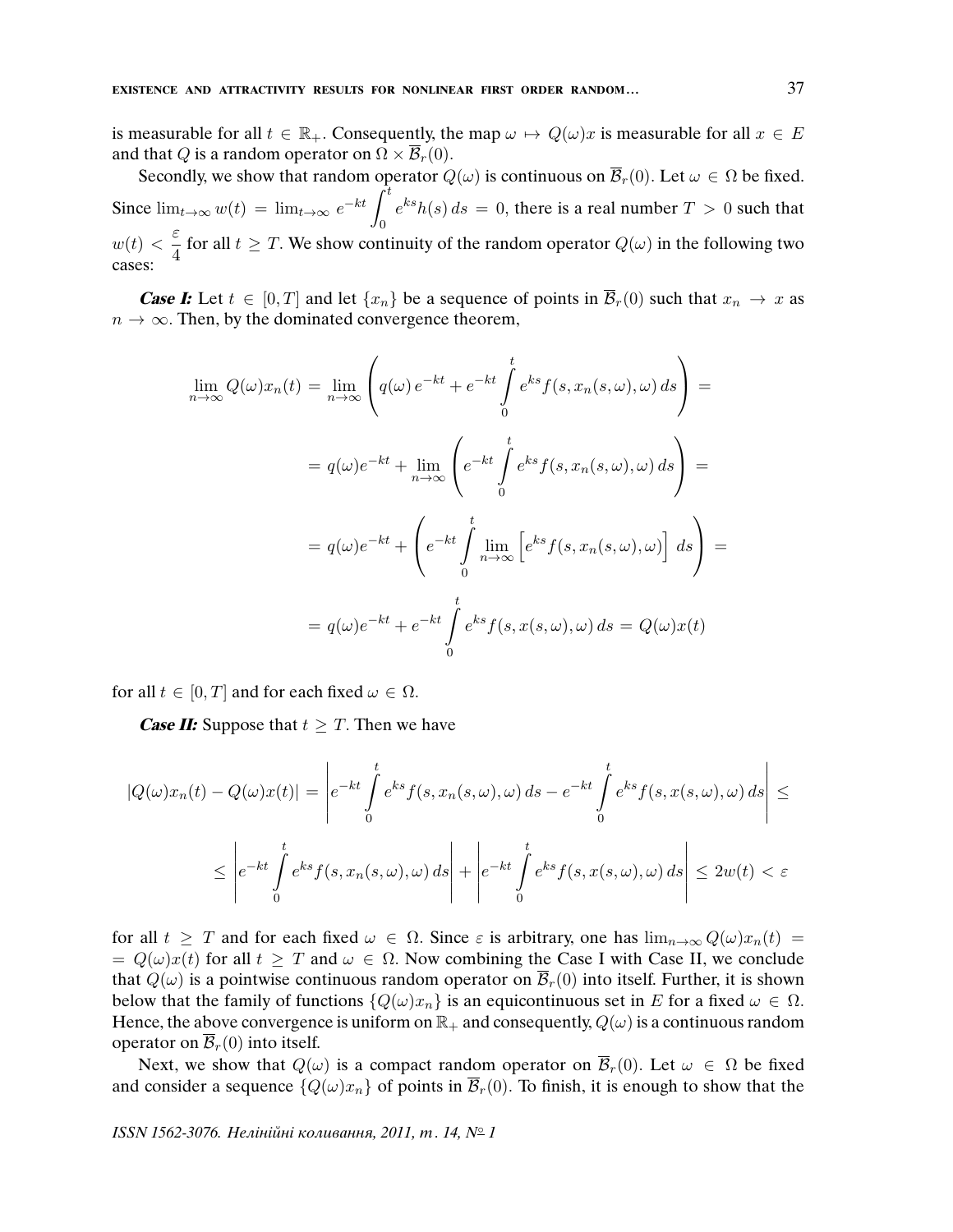sequence  ${Q(\omega)x_n}$  has a Cauchy subsequence for each  $\omega \in \Omega$ . Clearly,  ${Q(\omega)x_n}$  is a uniformly bounded subset of  $\overline{\mathcal{B}}_r(0)$ . We show that it is an equicontinuous sequence of functions on  $\mathbb{R}_+$ .

Let  $\varepsilon > 0$  be given. Since  $\lim_{t\to\infty} w(t) = 0$ , there exists a real number  $T > 0$  such that  $w(t) < \frac{\varepsilon}{4}$  $\frac{1}{4}$  for all  $t \geq T$ . We consider the following three cases in the sequel.

**Case I:** Let  $t_1, t_2 \in [0, T]$ . Then we have

$$
|Q(\omega)x_n(t_1) - Q(\omega)x_n(t_2)| =
$$
\n
$$
\leq |q(\omega)e^{-kt_1} + e^{-kt_1} \int_0^{t_1} e^{ks} f(s, x_n(s, \omega), \omega) ds -
$$
\n
$$
-q(\omega)e^{-kt_2} - e^{-kt_2} \int_0^{t_2} e^{ks} f(s, x_n(s, \omega), \omega) ds| \leq
$$
\n
$$
\leq |q(\omega)| |e^{-kt_1} - e^{-kt_2}| +
$$
\n
$$
+ |e^{-kt_1} \int_0^{t_1} e^{ks} f(s, x_n(s, \omega), \omega) ds - e^{-kt_2} \int_0^{t_1} e^{ks} f(s, x_n(s, \omega), \omega) ds| +
$$
\n
$$
+ |e^{-kt_2} \int_0^{t_1} e^{ks} f(s, x_n(s, \omega), \omega) ds - e^{-kt_2} \int_0^{t_2} e^{ks} f(s, x_n(s, \omega), \omega) ds| \leq
$$
\n
$$
\leq |q(\omega)| |e^{-kt_1} - e^{-kt_2}| +
$$
\n
$$
+ |e^{-kt_1} - e^{-kt_2}| | \int_0^{t_1} e^{ks} f(s, x_n(s, \omega), \omega) ds| +
$$
\n
$$
+ e^{-kt_2} \left| \int_0^{t_1} e^{ks} f(s, x_n(s, \omega), \omega) ds - \int_0^{t_2} e^{ks} f(s, x_n(s, \omega), \omega) ds \right| +
$$
\n
$$
+ e^{-kt_2} \left| \int_0^{t_1} e^{ks} f(s, x_n(s, \omega), \omega) ds - \int_0^{t_2} e^{ks} f(s, x_n(s, \omega), \omega) ds \right| \leq
$$
\n
$$
\leq [q(\omega)| + \int_0^r e^{ks} |f(s, x_n(s, \omega), \omega)| ds| \leq
$$
\n
$$
\leq [c_1 + e^{kT} ||h||_L1] |e^{-kt_1} - e^{-kt_2} + |p(t_1) - p(t_2)|
$$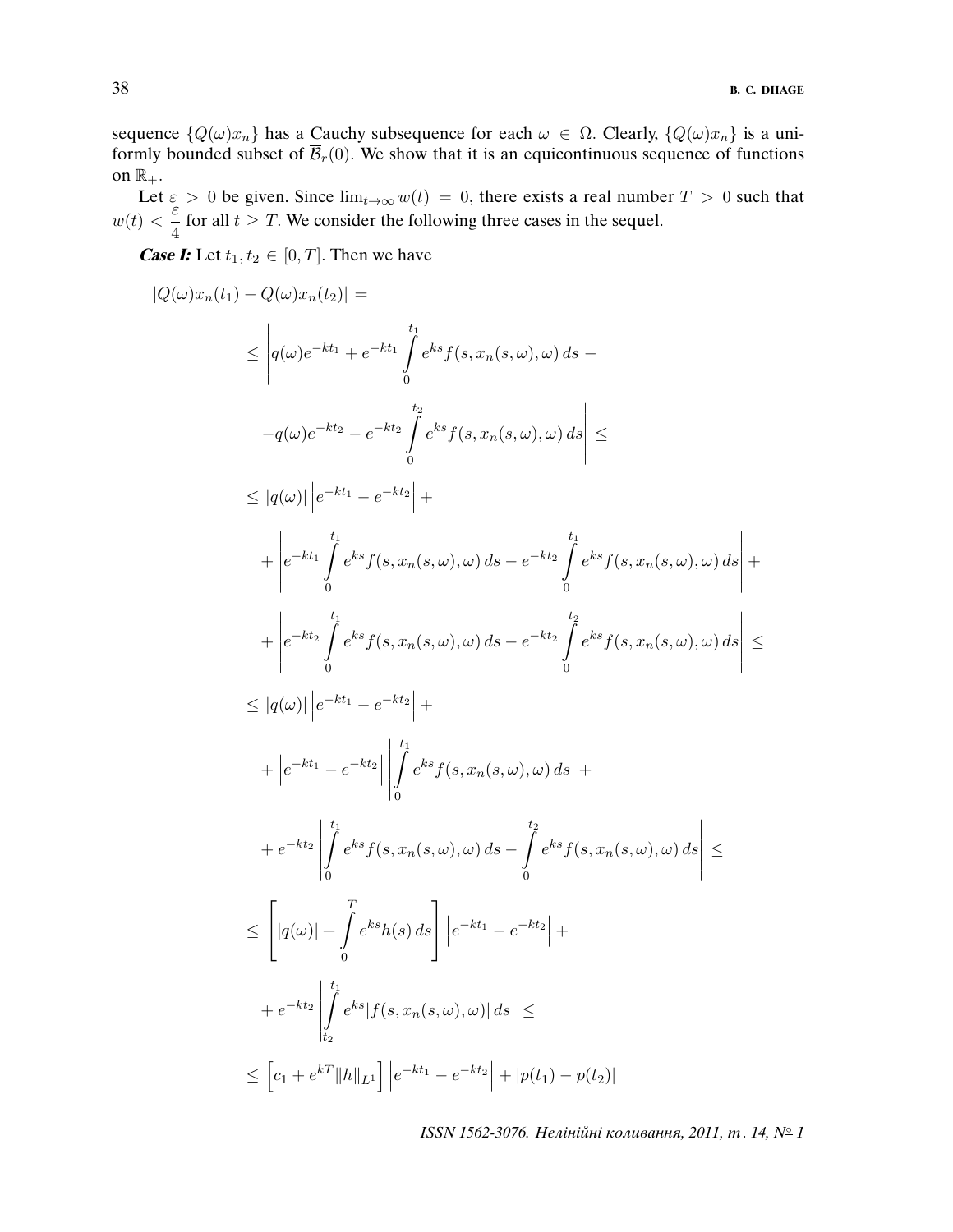for all  $n \in \mathbb{N}$ , where  $p(t) = \int_0^t e^{ks} h(s) ds$ . Since the functions  $e^{-kt}$  and  $p(t)$  are continuous on  $[0, T]$ , they are uniformly continuous there. Hence,

$$
|Q(\omega)x_n(t_1) - Q(\omega)x_n(t_2)| \to 0 \quad \text{as} \quad t_1 \to t_2
$$

uniformly for all  $t_1, t_2 \in [0, T]$  and for all  $n \in \mathbb{N}$ .

**Case II:** If  $t_1, t_2 \in [T, \infty)$ , then we have

$$
|Q(\omega)x_n(t_1) - Q(\omega)x_n(t_2)| \le
$$
  
\n
$$
\leq \left| e^{-kt_1} \int_0^{t_1} e^{ks} f(s, x_n(s, \omega), \omega) ds - e^{-kt_2} \int_0^{t_2} e^{ks} f(s, x_n(s, \omega), \omega) ds \right| \le
$$
  
\n
$$
\leq e^{-kt_1} \int_0^{t_1} e^{ks} |f(s, x_n(s, \omega), \omega)| ds + e^{-kt_2} \int_0^{t_2} e^{ks} |f(s, x_n(s, \omega), \omega)| ds \le
$$
  
\n
$$
\leq w(t_1) + w(t_2) \leq \frac{\varepsilon}{4} + \frac{\varepsilon}{4} < \varepsilon.
$$

Since  $\varepsilon$  is arbitrary, one has

$$
|Q(\omega)x_n(t_1) - Q(\omega)x_n(t_2)| \to 0 \quad \text{as} \quad t_1 \to t_2
$$

uniformly for all  $n \in \mathbb{N}$ .

**Case III:** If  $t_1 < T < t_2$ , then

$$
|Q(\omega)x_n(t_1) - Q(\omega)x_n(t_2)| \leq |Q(\omega)x_n(t_1) - Q(\omega)x_n(T)| + |Q(\omega)x_n(T) - Q(\omega)x_n(t_2)|.
$$

As  $t_1 \rightarrow t_2, t_1 \rightarrow T$  and  $t_2 \rightarrow T$ , we have

$$
|Q(\omega)x_n(t_1) - Q(\omega)x_n(T)| \to 0 \quad \text{and} \quad |Q(\omega)x_n(t_2) - Q(\omega)x_n(T)| \to 0
$$

as  $t_1 \rightarrow t_2$  uniformly for all  $n \in \mathbb{N}$ . Hence,

$$
|Q(\omega)x_n(t_1) - Q(\omega)x_n(t_2)| \to 0 \quad \text{as} \quad t_1 \to t_2
$$

uniformly for all  $t_1 < T$ ,  $t_2 > T$  and for all  $n \in \mathbb{N}$ . Thus, in all three cases,

$$
|Q(\omega)x_n(t_1) - Q(\omega)x_n(t_2)| \to 0 \quad \text{as} \quad t_1 \to t_2
$$

uniformly for all  $t_1, t_2 \in \mathbb{R}_+$  and for all  $n \in \mathbb{N}$ .

This shows that  ${Q(\omega)x_n}$  is an equicontinuous sequence in  $\overline{B}_r(0)$ . Now an application of Arzela – Ascoli theorem yields that  ${Q(\omega)x_n}$  has a uniformly convergent subsequence on the compact subset  $[0, T]$  of  $\mathbb{R}_+$ . Without loss of generality, call the subsequence to be the sequence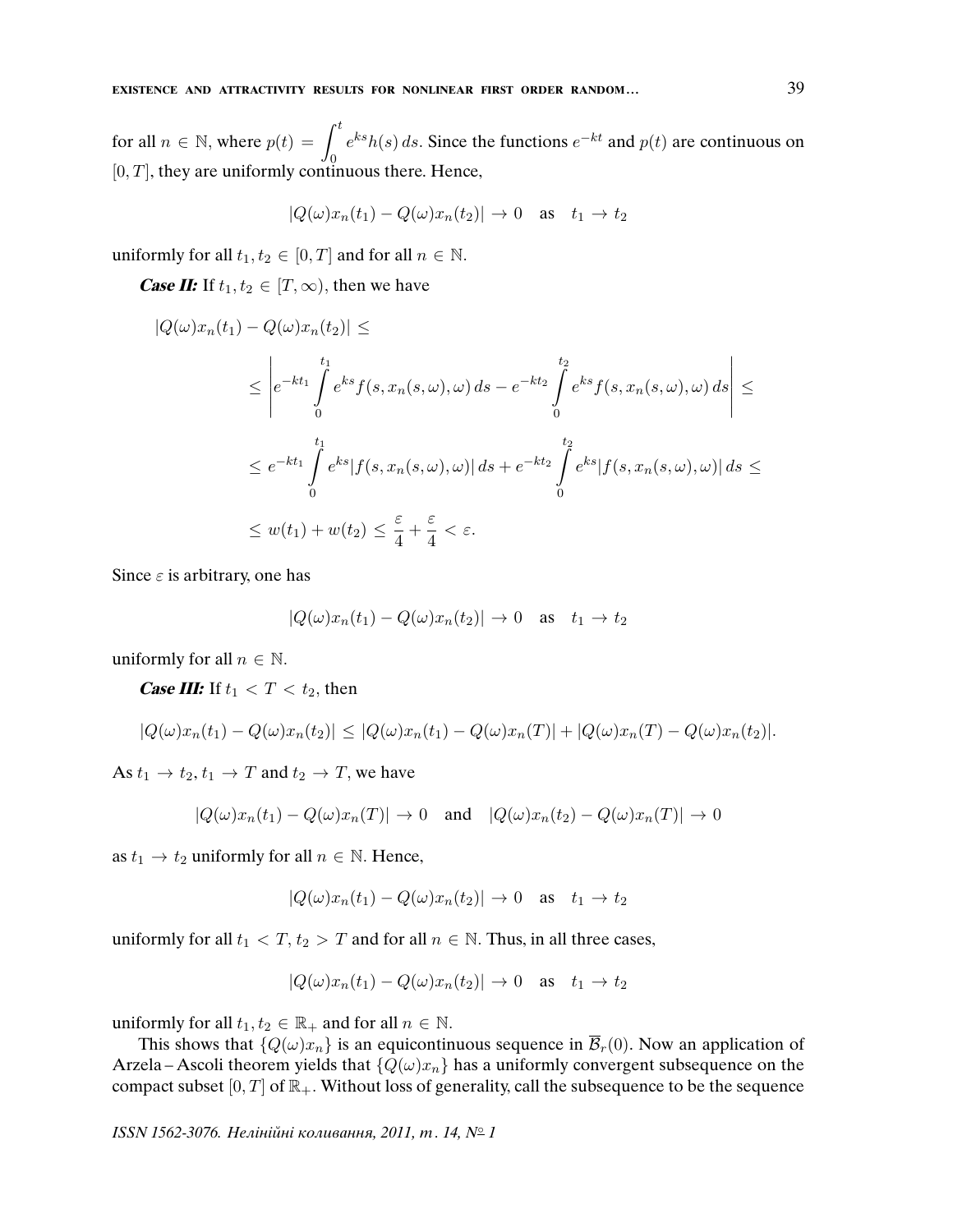itself. We show that  $\{Q(\omega)x_n\}$  is Cauchy in  $\overline{\mathcal{B}}_r(0)$ . Now  $|Q(\omega)x_n(t) - Q(\omega)x(t)| \to 0$  as  $n \to \infty$ for all  $t \in [0, T]$ . Then for given  $\varepsilon > 0$  there exits an  $n_0 \in \mathbb{N}$  such that

$$
\sup_{0\leq p\leq T}e^{-kp}\int\limits_{0}^{p}e^{ks}|f(s,x_{m}(s,\omega),\omega)-f(s,x_{n}(s,\omega),\omega)|\,ds<\frac{\varepsilon}{2}
$$

for all  $m, n \geq n_0$ . Therefore, if  $m, n \geq n_0$ , then we have

$$
||Q(\omega)x_m - Q(\omega)x_n|| = \sup_{0 \le p < \infty} \left| e^{-kp} \int_0^p e^{ks} |f(s, x_m(s, \omega), \omega) - f(s, x_n(s, \omega), \omega)| ds \right| \le
$$
  

$$
\le \sup_{0 \le p \le T} \left| e^{-kp} \int_0^p e^{ks} |f(s, x_m(s, \omega), \omega) - f(s, x_n(s, \omega), \omega)| ds \right| +
$$
  

$$
+ \sup_{p \ge T} e^{-kp} \int_0^p e^{ks} [|f(s, x_m(s, \omega), \omega)| + |f(s, x_n(s, \omega), \omega)|| ds < \varepsilon.
$$

This shows that  $\{Q(\omega)x_n\} \subset Q(\omega)(\overline{\mathcal{B}}_r(0)) \subset \overline{\mathcal{B}}_r(0)$  is Cauchy. Since  $\overline{\mathcal{B}}_r(0)$  is complete,  $\{Q(\omega)x_n\}$ converges to a point in  $\overline{\mathcal{B}}_r(0)$ . As  $Q(\omega)(\overline{\mathcal{B}}_r(0))$  is closed  $\{Q(\omega)x_n\}$  converges to a point in  $Q(\omega)(\overline{\mathcal{B}}_r(0))$ . Hence  $Q(\omega)(\overline{\mathcal{B}}_r(0))$  is relatively compact for each  $\omega \in \Omega$  and consequently Q is a continuous and compact random operator on  $\Omega \times \overline{\mathcal{B}}_r(0)$  into  $\overline{\mathcal{B}}_r(0)$ . Now an application of Theorem 2.1 to the operator  $Q(\omega)$  on  $\overline{B}_r(0)$  yields that Q has a fixed point in  $\overline{B}_r(0)$  which further implies that the RDE (1.1) has a random solution on  $\mathbb{R}_+$ .

Next, we show that the solutions are uniformly attractive on  $\mathbb{R}_+$ . Let  $x, y\Omega \to \overline{\mathcal{B}}_r(0)$  be any two random solutions to the RDE (1.1) on  $\mathbb{R}_+$ . Then, for each  $\omega \in \Omega$ ,

$$
|x(t,\omega) - y(t,\omega)| \le \left| e^{-kt} \int_0^t e^{ks} f(s, x(s,\omega), \omega) ds - e^{-kt} \int_0^t e^{ks} f(s, y(s,\omega), \omega) ds \right| \le
$$
  

$$
\le e^{-kt} \int_0^t e^{ks} |f(s, x(s,\omega), \omega)| ds + e^{-kt} \int_0^t e^{ks} |f(s, y(s, \omega), \omega)| ds \le 2w(t)
$$
  
(4.4)

for all  $t \in \mathbb{R}_+$ . Since  $\lim_{t\to\infty} w(t) = 0$ , there is a real number  $T > 0$  such that  $w(t) < \frac{\varepsilon}{2}$  $\frac{1}{2}$  for all  $t \geq T$ . Therefore,  $|x(t, \omega) - y(t, \omega)| \leq \varepsilon$  for all  $t \geq T$  and for all  $\omega \in \Omega$ . Hence, all random solutions of the RDE (1.1) are uniformly globally attractive on  $\mathbb{R}_+$ .

Finally, we prove that random solutions are asymptotically attractive to the line  $y = 0$  on  $\Omega \times \mathbb{R}_+$ . Let  $x : \Omega \to C(\mathbb{R}_+, \mathbb{R})$  be a random solution of the RDE (1.1) on  $\mathbb{R}_+$ . Then, for each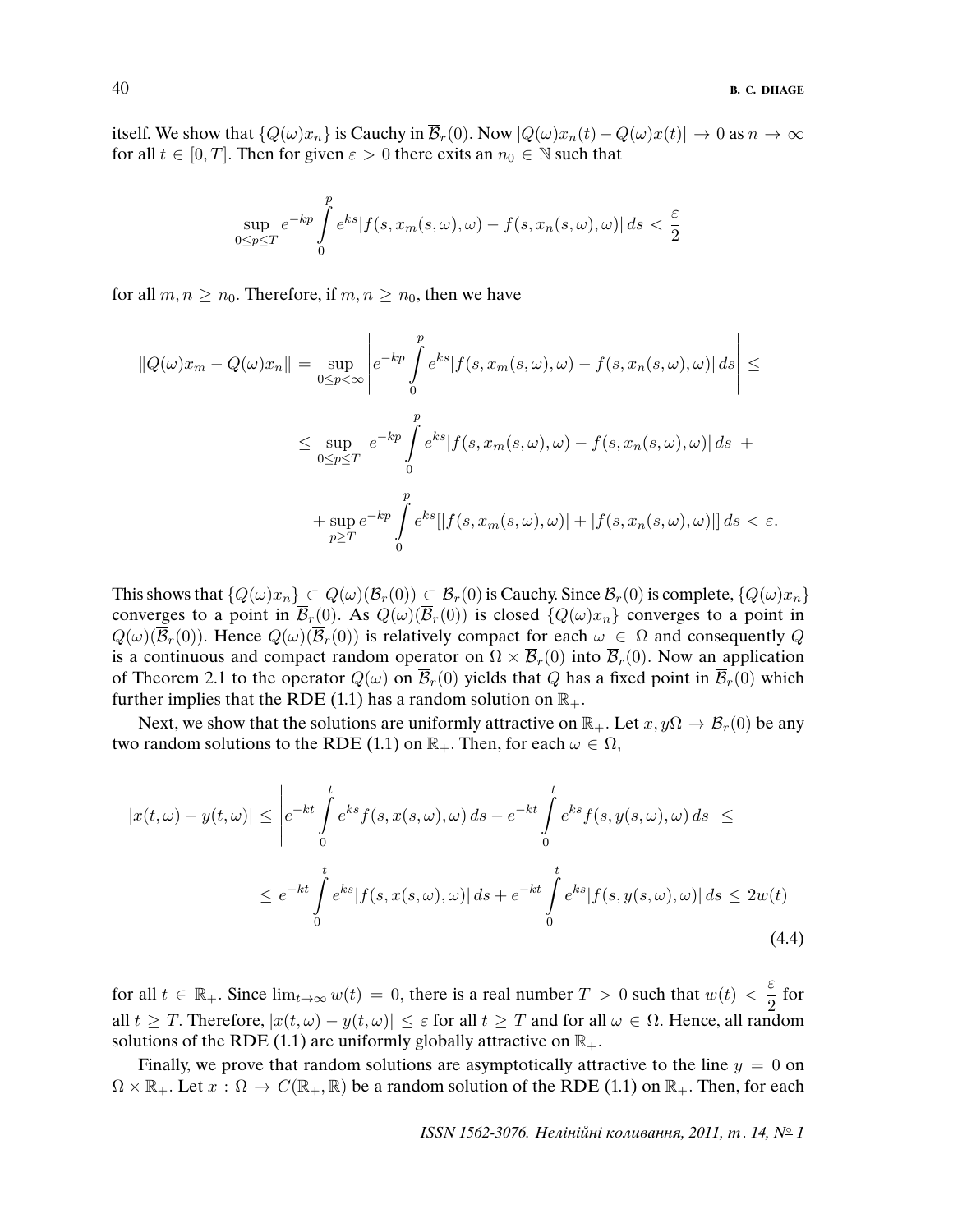$\omega \in \Omega$ ,

$$
|x(t,\omega)| \le |q(\omega)|e^{-kt} + e^{-kt} \int_0^t e^{ks} |f(s, x(s, \omega), \omega)| ds \le
$$
  

$$
\le |q(\omega)|e^{-kt} + e^{-kt} \int_0^t e^{ks} h(s) ds \le c_1 e^{-kt} + w(t)
$$

for all  $\omega \in \Omega$ . Taking the limit superior in the above inequality as t tends to  $\infty$  yields

$$
\limsup_{t \to \infty} |x(t, \omega)| \le c_1 \limsup_{t \to \infty} e^{-kt} + \limsup_{t \to \infty} w(t) = 0
$$

and so,  $\lim_{t\to\infty} |x(t,\omega)| = 0$  for all  $\omega \in \Omega$ . Therefore, for each  $\varepsilon > 0$  there exists a real number  $T > 0$  such that  $|x(t\omega)| < \varepsilon$  for all  $t \geq T$  and  $\omega \in \Omega$ . Hence all random solutions of the RDE (1.1) are uniformly globally asymptotically attractive to the zero random solution on  $\mathbb{R}_+$ .

**Example 4.1.** Let  $\Omega = (-\infty, 0)$ . Given a function  $x : \Omega \to C(\mathbb{R}_+, \mathbb{R})$ , consider the RDE

$$
x'(t,\omega) + x(t,\omega) = \frac{e^{-t}\sin\omega t \, x(t,\omega)}{1 + |x(t,\omega)|},
$$
  

$$
x(0,\omega) = 1
$$
 (4.5)

for all  $t \in \mathbb{R}_+$  and  $\omega \in \Omega$ .

Here,  $q(\omega) = 1$  for all  $\omega \in \Omega$  and  $f(t, x, \omega) = \frac{e^{-t} \sin \omega t \, x}{1 + |t|}$  $\frac{\sin \omega t}{1 + |x|}$  for  $t \in \mathbb{R}_+, x \in \mathbb{R}$  and  $\omega \in$  $\in (-\infty, 0)$ . Clearly, the function f is a random L<sup>1</sup>-Carathéodory with growth function

$$
h(t) = e^{-t} \ge \left| \frac{e^{-t} \sin \omega t \, x}{1 + |x|} \right| = |f(t, x, \omega)|.
$$

Again, we have

$$
\lim_{t \to \infty} e^{-t} \int_{0}^{t} e^{-s} e^{s} ds = \lim_{t \to \infty} e^{-t} \int_{0}^{t} ds = \lim_{t \to \infty} \frac{t}{e^{t}} = 0.
$$

Thus, both the hypotheses  $(H_1)$  and  $(H_2)$  of Theorem 4.1 are satisfied and hence the RDE (4.5) has a random solution and all random solutions are uniformly globally asymptotically attractive to the zero random solution on  $\mathbb{R}_+$ .

**Acknowledgment.** The author is thankful to the referee for giving some useful comments for the improvement of this paper.

- 1. Bharucha-Reid A. T. Random integral equations. New York: Acad. Press, 1972.
- 2. Banas J., Dhage B. C. Global asymptotic stability of solutions of a functional integral equation // Nonlinear Anal. — 2008. — **69**. — P. 1945 – 1952.